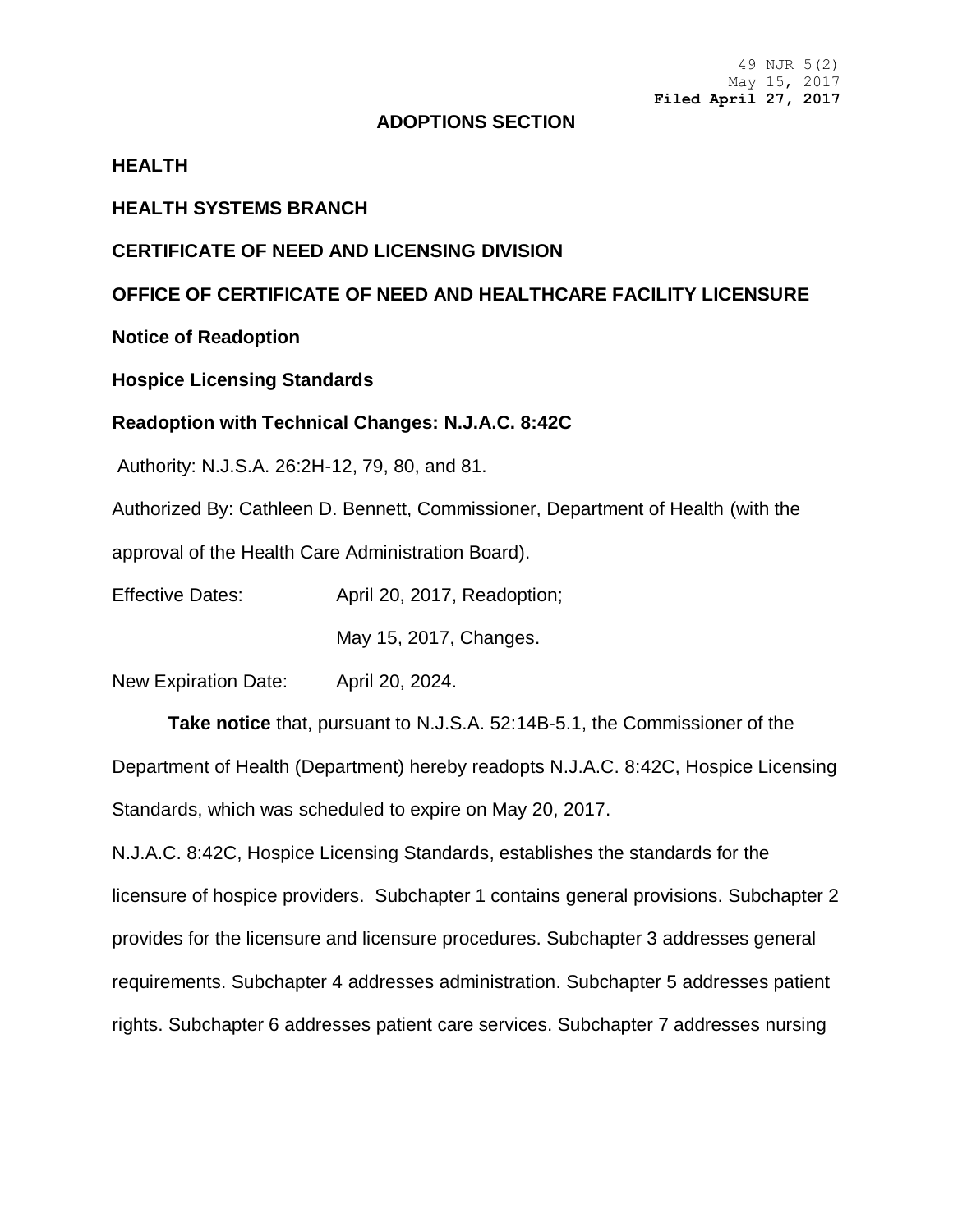services. Subchapter 8 addresses pharmacy services. Subchapter 9 addresses medical/health records. Subchapter 10 addresses infection prevention and control.

The Department separately proposed amendments and new rules at N.J.A.C. 8:42C to establish inpatient hospice care provider licensure standards as to which the public comment period closed on April 7, 2017. 49 N.J.R. 232(a). The Commissioner has reviewed N.J.A.C. 8:42C and determined that, subject to the Department's anticipated further rulemaking with respect to the pending notice of proposal described above, and the technical changes on readoption described below, the existing chapter remains necessary, proper, reasonable, efficient, understandable, and responsive to the purposes for which the Department originally promulgated it, as amended over time, and should be readopted. Therefore, pursuant to N.J.S.A. 52:14B-5.1 and N.J.A.C. 1:30-6.4(h), N.J.A.C. 8:42C is readopted, with the technical changes described below, and continues in effect for seven years.

The Department is making several technical changes upon readoption.

The Department is correcting references throughout the chapter to the Department to reflect the change in the Department's name pursuant to N.J.S.A. 26:1A-2.1.

The Department is correcting references to the names of units within the Department that have changed following Department reorganization.

The Department is correcting references to various professional boards of the Division of Consumer Affairs within the Department of Law and Public Safety to reflect the accurate names of these boards.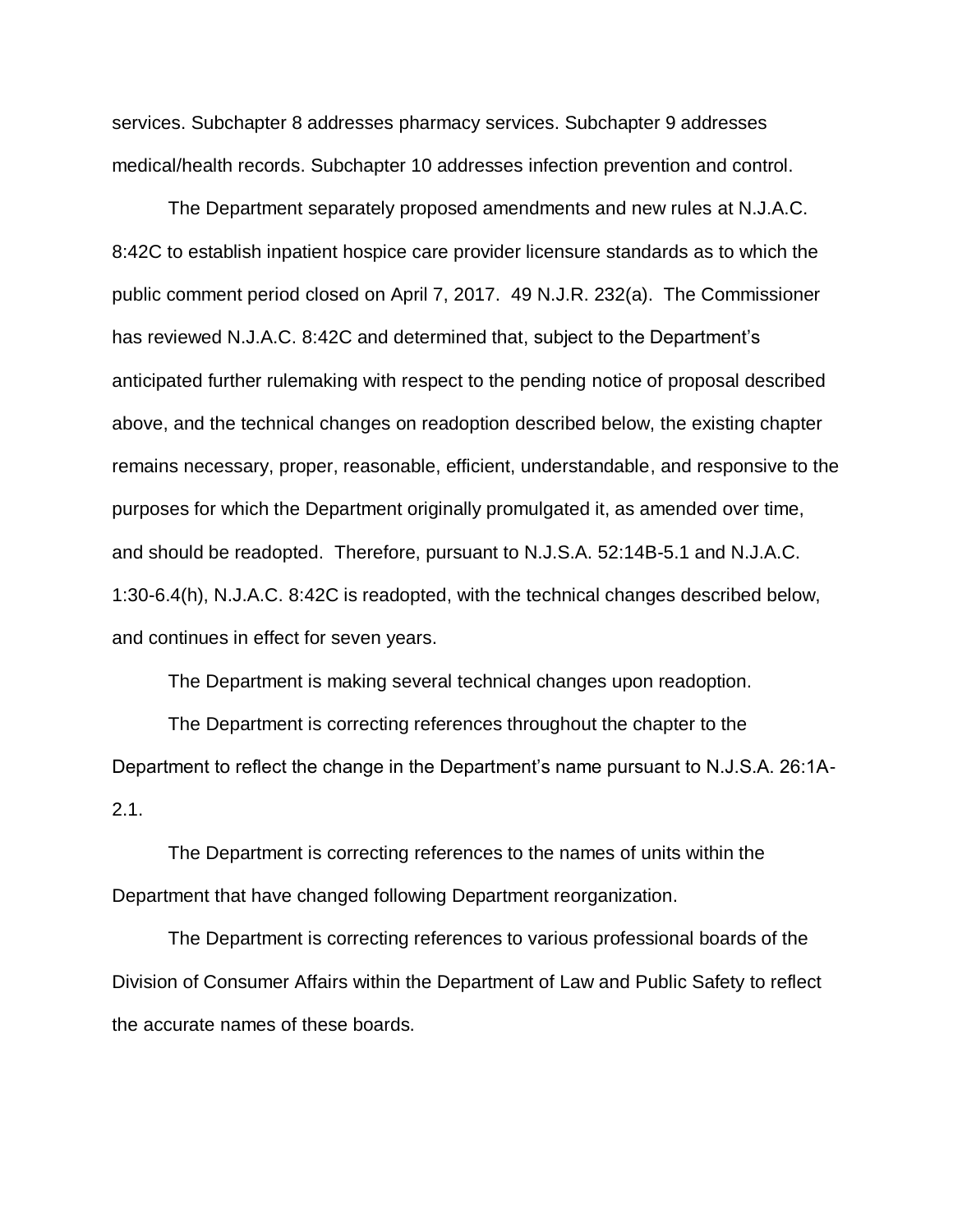The Department is correcting the name of a chapter of the New Jersey Administrative Code to which N.J.A.C. 8:42C refers.

The Department is correcting the official short title and adding the unofficial but popularly known name of a Federal law to which N.J.A.C. 8:42C refers.

The Department is deleting a cross-reference to the Code of Federal Regulations describing them as "rules," and adding instead a cross-reference thereto as "regulations," to conform to Office of Administrative Code style conventions.

**Full text** of the adopted technical changes follows (additions indicated in boldface **thus**; deletions indicated in brackets [thus]):

#### SUBCHAPTER 1. GENERAL PROVISIONS

#### 8:42C-1.2 Definitions

The following words and terms, when used in this chapter, shall have the following meanings, unless the context clearly indicates otherwise:

…

"Commissioner" means the [New Jersey State] Commissioner of the **New Jersey**  Department of Health [and Senior Services], or his or her designee.

…

"Department" means the New Jersey [State] Department of Health [and Senior Services].

…

"Hospice" means a program which is licensed by the [New Jersey State] Department [of Health and Senior Services] to provide palliative services to terminally ill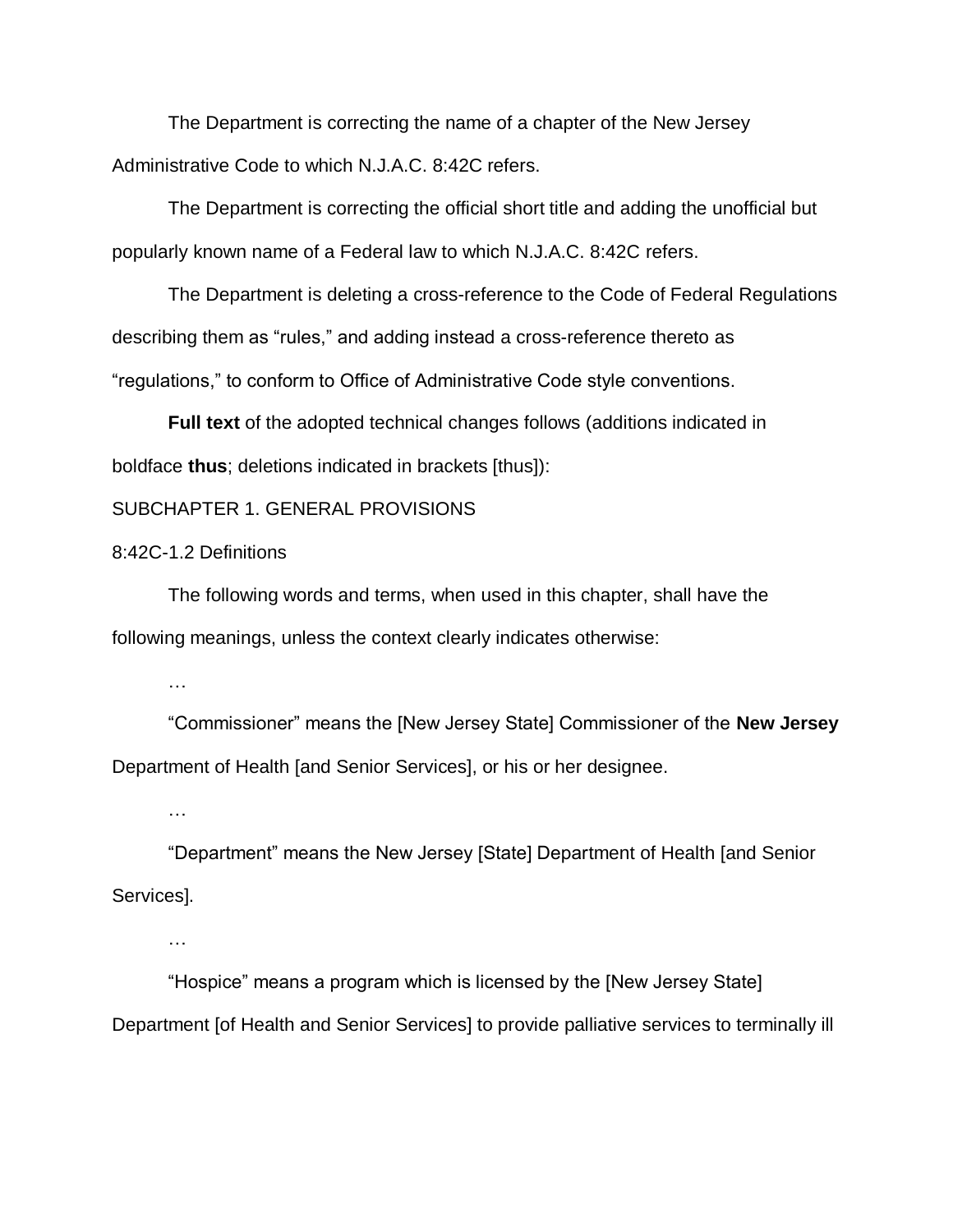patients in the patient's home or place of residence, including medical, nursing, social work, volunteer**,** and counseling services.

…

"Office of Certificate of Need and Healthcare Facility Licensure" means the health care facility licensing unit within the Division of [Health Facilities Evaluation] **Certificate of Need** and Licensing of the [Senior Services and] Health Systems Branch of the Department[.

1. The] **for which the** contact information is [as follows]:

[i.] **1.** Mailing address: Office of Certificate of Need and Healthcare Facility Licensure, Division of [Health Facilities Evaluation] **Certificate of Need** and Licensing, **Health Systems Branch,** Department of Health [and Senior Services], PO Box 358, Trenton, NJ 08625-0358; and

[ii.] **2.** (No change in text.)

"Office of [Health Facilities] Assessment and Survey" means the survey and inspections unit [for acute care services] within the Division of Health [Facilities Evaluation] **Facility Survey** and [Licensing] **Field Operations** of the [Senior Services and] Health Systems Branch of the Department[.

1. The] **for which the** contact information is [as follows]:

[i.] **1.** Mailing address: Office of [Health Facilities] Assessment and Survey, Division of Health [Facilities Evaluation] **Facility Survey** and [Licensing] **Field** 

**Operations, Health Systems Branch**, Department of Health [and Senior Services], PO

Box 367, Trenton, NJ 08625-0367; and

[ii.] **2.** (No change in text.)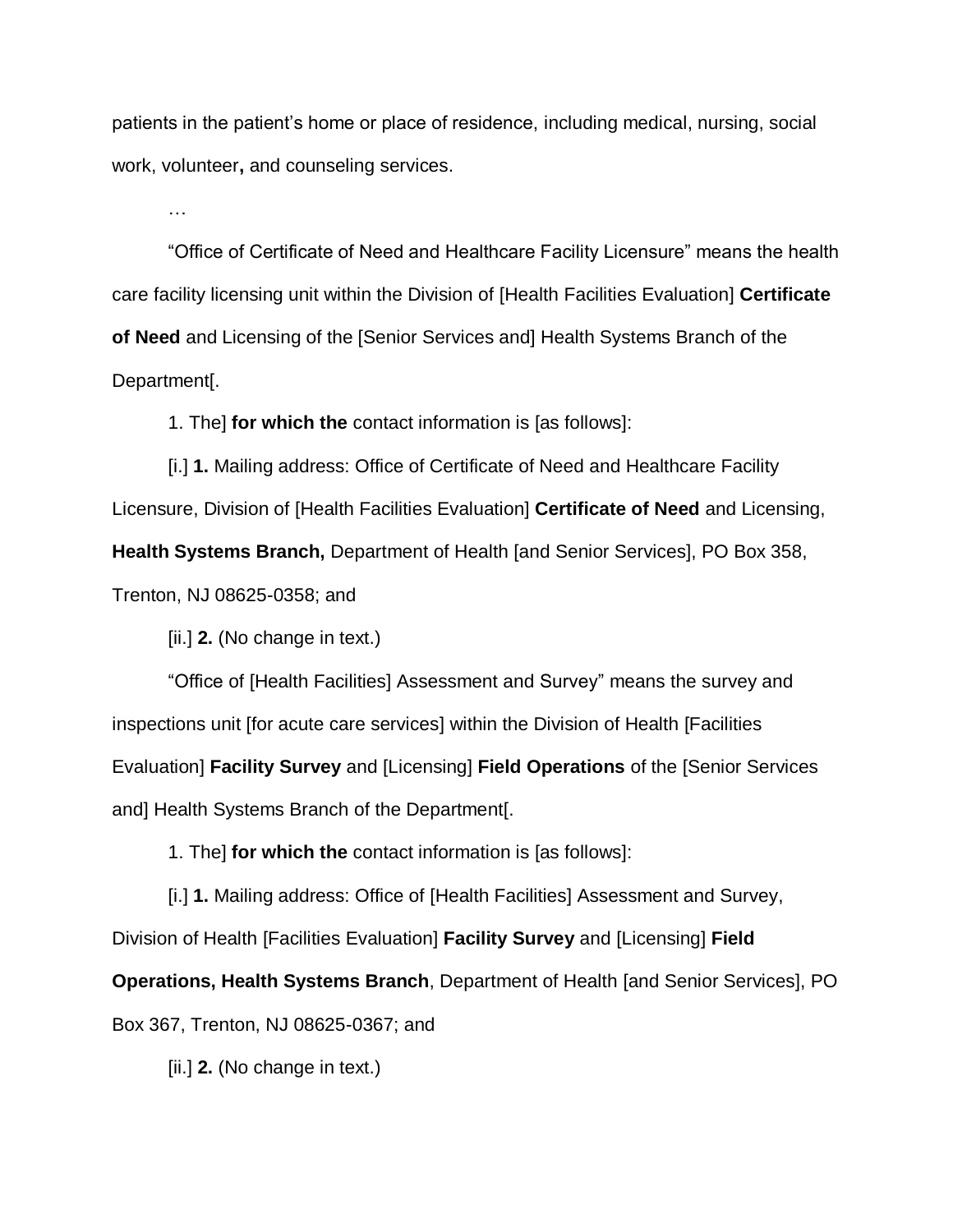"Physical therapist" means a person who is so licensed by the [New Jersey] State Board of Physical Therapy **Examiners** in accordance with N.J.S.A. 45:9-37.11 et seq.**,** and N.J.A.C. 13:39A.

"Physician" means a person who is licensed or authorized by the [New Jersey] State Board of Medical Examiners to practice medicine in the State of New Jersey in accordance with N.J.S.A. 45:9-1 et seq.**,** and N.J.A.C. 13:35.

"Registered professional nurse" means a person who is so licensed by the New Jersey [State] Board of Nursing in accordance with N.J.S.A. 45:11-23 et seq.**,** and N.J.A.C. 13:37.

"Speech-language pathologist" means a person who is so licensed by the Director of the Division of Consumer Affairs of the New Jersey [State] Department of Law and Public Safety in accordance with N.J.S.A. 45:3B-1 et seq.**,** and N.J.A.C. 13:44C.

…

…

…

…

#### SUBCHAPTER 2. LICENSURE AND LICENSURE PROCEDURES

8:42C-2.1 Functional review applicability

(a) (No change.)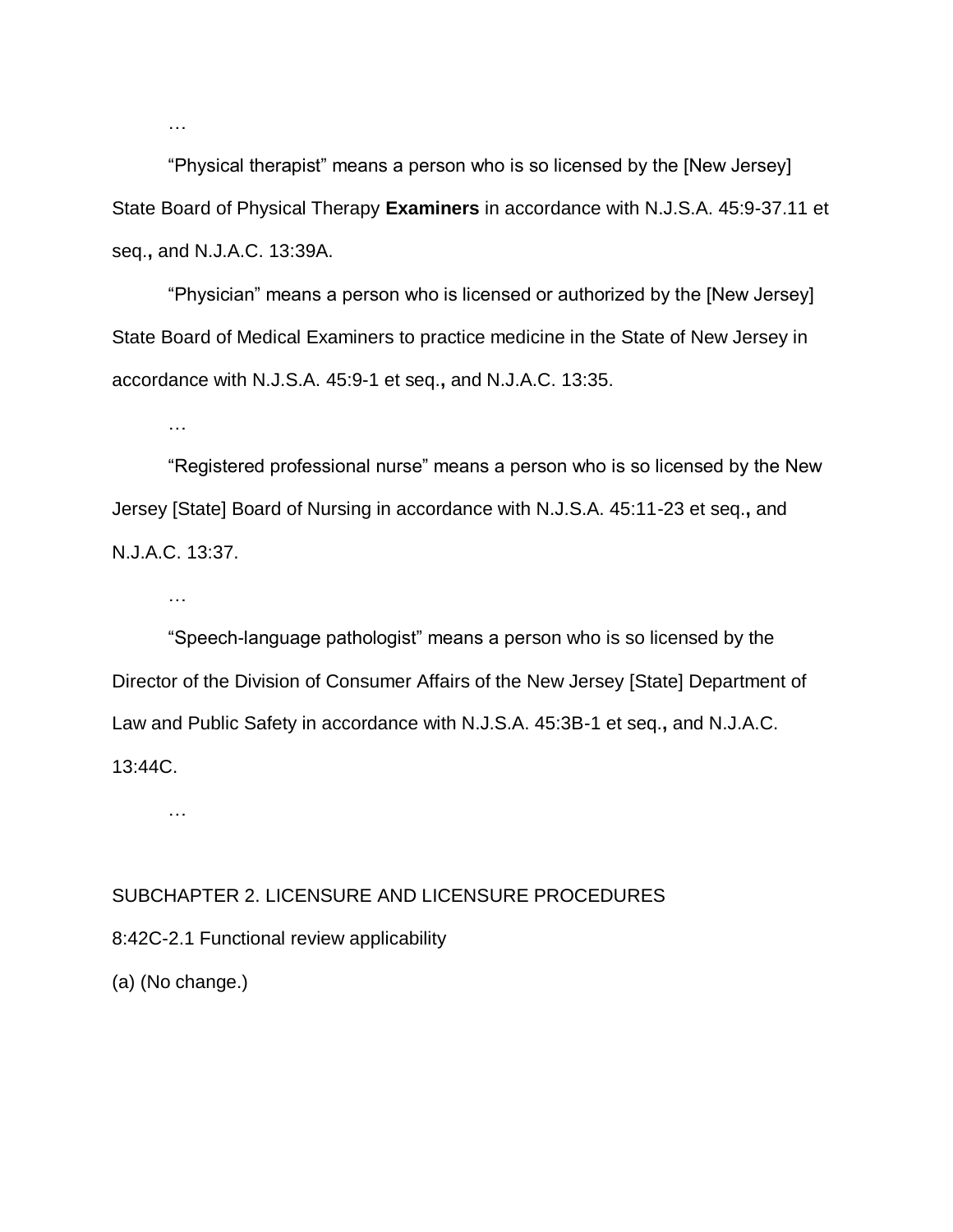(b) Requests for a functional review shall be in writing, specifying the type of facility and/or service proposed, and shall be forwarded to[:] **the** Director **of the** Office of Certificate of Need and Healthcare Facility Licensure**.**

[NJ Department of Health and Senior Services PO Box 358 Trenton, New Jersey 08611-0358]

(c) (No change.)

## 8:42C-2.5 Licensure

(a) (No change.)

(b) At the request of the applicant, an office conference for review of the conditions for licensure and operation may take place between the **Office of** Certificate of Need and [Acute Care Licensing Program] **Healthcare Facility Licensure** within the Department and the applicant, who shall be advised that the purpose of the license is to allow the Department to determine whether the applicant complies with N.J.S.A. 26:2H-1 et seq., 26:2H-79 through 80 specifically, and any relevant rules promulgated pursuant thereto, including this chapter.

 $(c)$  — (I) (No change.)

## 8:42C-2.7 Waiver

(a) (No change.)

(b) A hospice seeking a waiver of these rules shall apply in writing to the Director of the [Department's] Office of Certificate of Need and Healthcare Facility Licensure.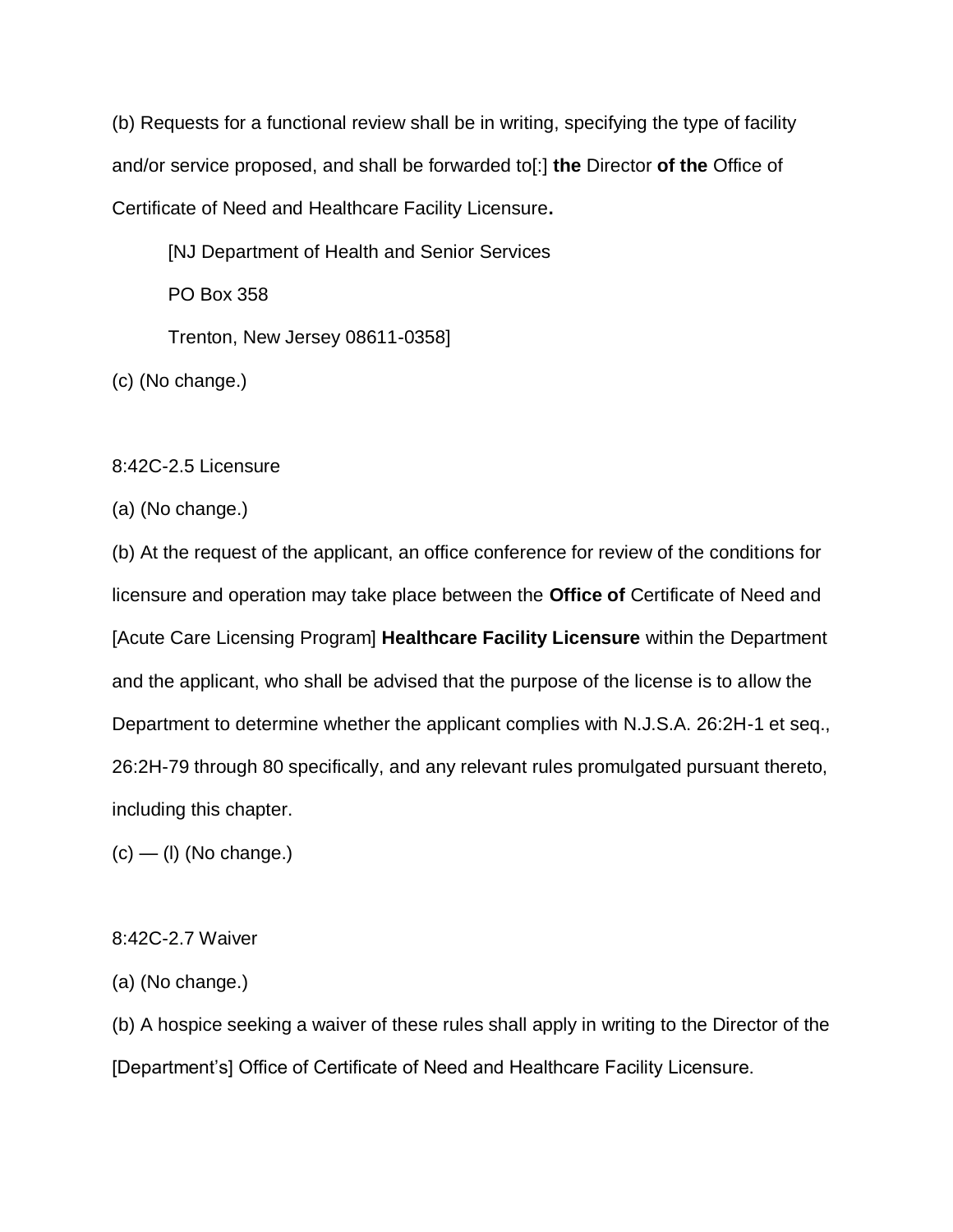$(c)$  — (d) (No change.)

## SUBCHAPTER 3. GENERAL REQUIREMENTS

8:42C-3.2 Ownership

(a) The hospice shall disclose the ownership of the hospice and the property on which it is located to the Department.

1. (No change.)

2. Any proposed change in ownership shall be reported to the Director of the [Department's] Office of Certificate of Need and Healthcare Facility Licensure in writing at least 30 days prior to the change and in conformance with the requirements for Certificate of Need applications at N.J.A.C. 8:33-3.3.

(b) (No change.)

8:42C-3.3 Submission of documents

The hospice shall, upon request, submit any documents which are required by these rules to the [Department's] Office of Certificate of Need and Healthcare Facility Licensure.

# SUBCHAPTER 5. PATIENT RIGHTS

8:42C-5.1 Policies and procedures

(a) (No change.)

(b) Each patient shall be entitled to the following rights, none of which shall be abridged or violated by the hospice or any of its staff:

1. –3. (No change.)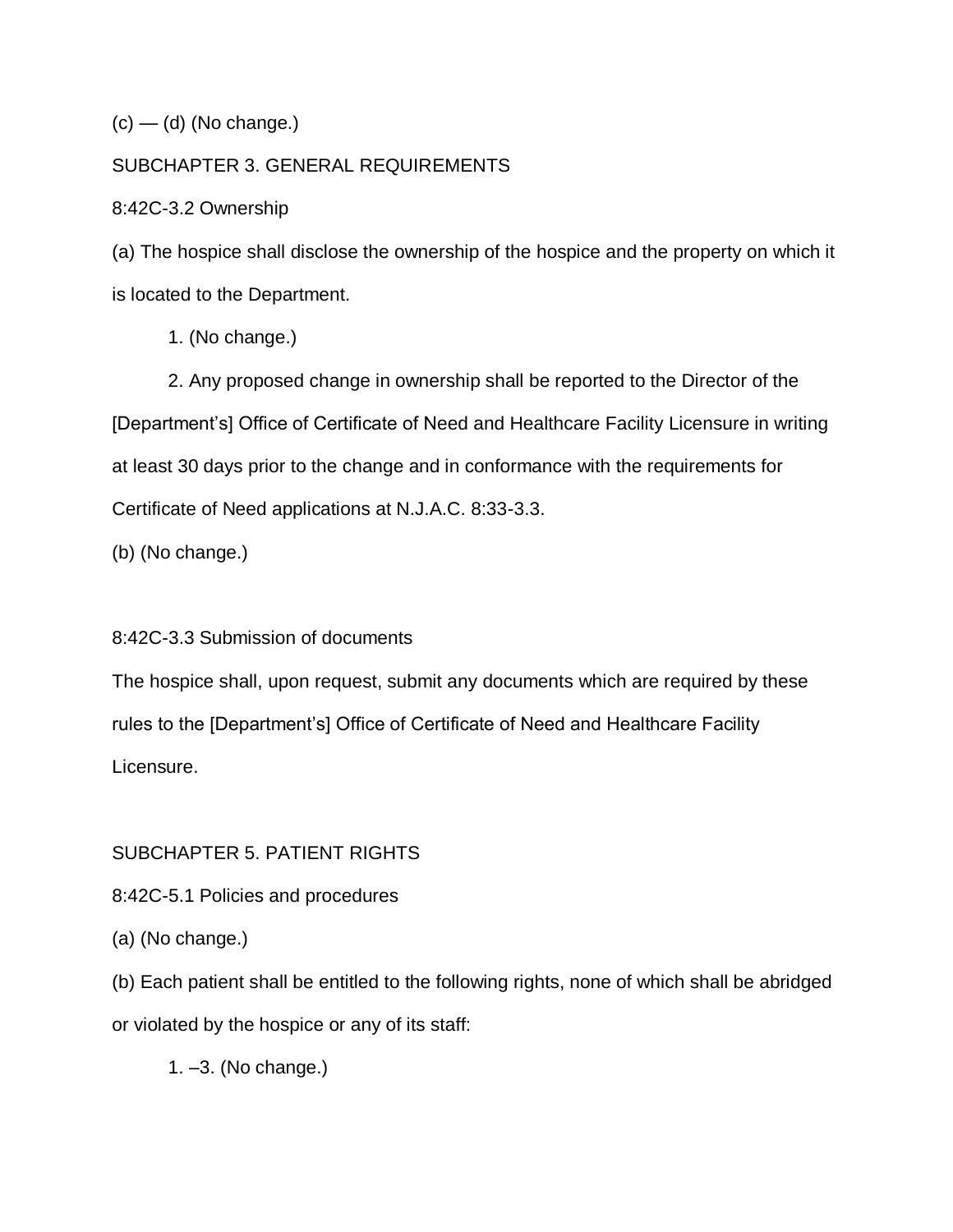4. To be informed in writing of the following:

i. – iv. (No change.)

v. Notification regarding the filing of complaints with the [New Jersey

Department of Health and Senior Services'] **Department's** 24-hour Complaint

Hotline at 1-800-792-9770, or in writing to[:

New Jersey State Department of Health and Senior Services] **the**  Office of [Health Facilities] Assessment and Survey**.**

[PO Box 367

Trenton, New Jersey 08625-0367]

5. –22. (No change.)

23. To be transferred to another hospice provider only for one of the reasons

delineated in the Standards for Licensure of Residential Health Care Facilities **Located** 

**with, and Operated by, Licensed Health Care Facilities**, **at** N.J.A.C. 8:43-4.16(g);

and

24. (No change.)

(c) (No change.)

# SUBCHAPTER 8. PHARMACY SERVICES

8:42C-8.1 Pharmacy and supplies

(a) The hospice shall establish written policies and procedures governing pharmacy and supplies that are reviewed annually, revised as needed, and implemented. The written policies and procedures shall include at least the following: